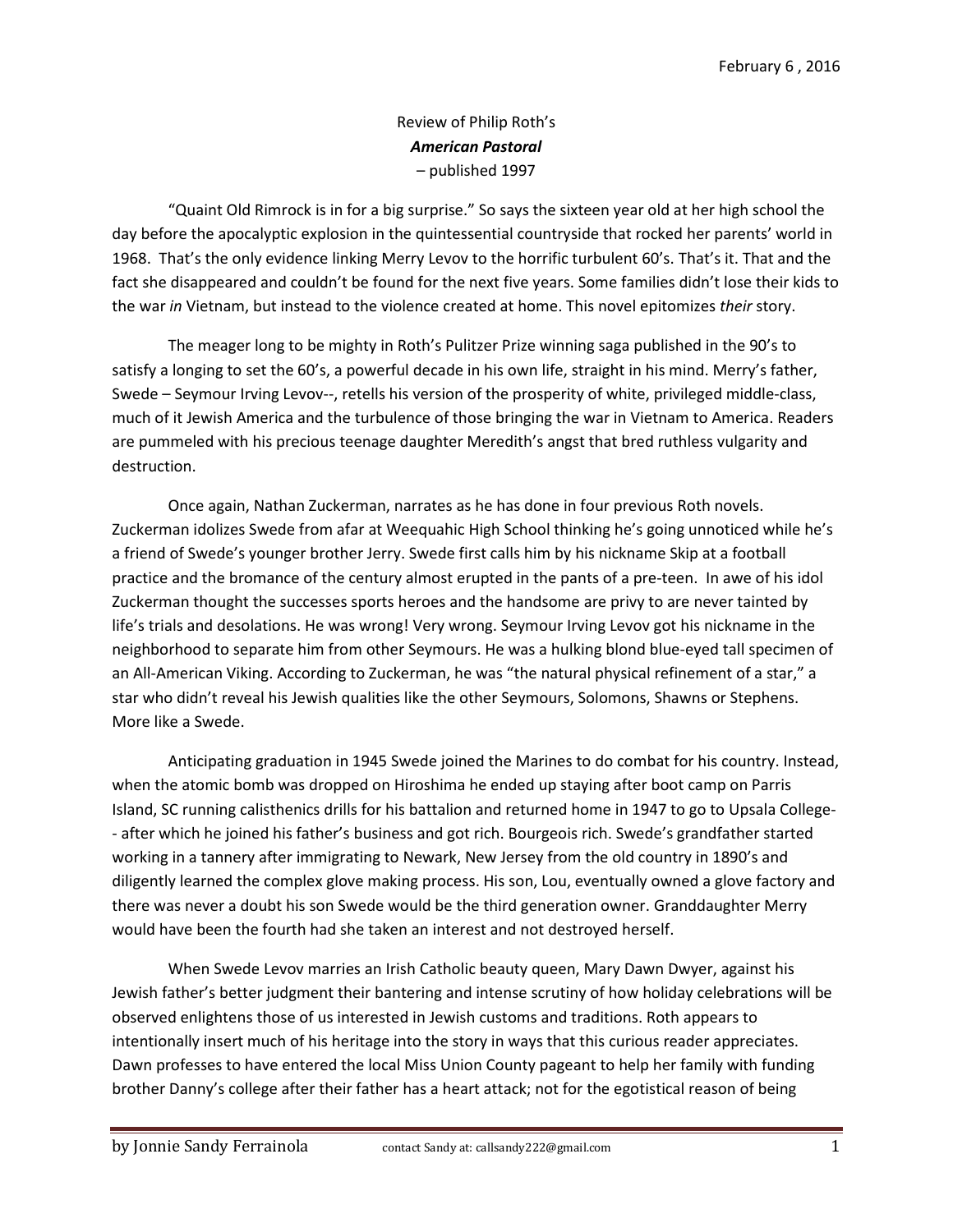noticed. That title led to becoming Miss New Jersey in May 1949 at age 22 and on to the Miss America pageant which she lost to Miss Texas. We find entertaining, accurate historical details in Roth's writings. One such reference is an opportunity for the entrants to drive a Nash Rambler convertible during the contest because American Motors was a sponsor and was soon to become the company to be formed out of one of largest corporate mergers in U.S. history up until 1954.

The beautiful couple moved to Old Rimrock looking for a piece of heaven on earth to avoid being judged by their Jewish and Irish Catholic heritages; to avoid anti-Semite prejudices. Instead they got a daughter destined to ruin their bucolic existence as faux pastoral people. Unlike agrarians who raise livestock and remain nomads, Swede's Miss New Jersey of 1949 wanted to prove she wasn't just a pretty face and chose to settle down to raise beef cattle, which seems an odd, yet defiant occupation for a former beauty queen. Nonetheless, the rustic history of Old Rimrock appealed to them. "American history, the stuff you read about in books and study in school, had made its way out to tranquil, untrafficked Old Rimrock, New Jersey, to countryside where it [history] had not put in an appearance that was notable since Washington's army twice wintered in the highlands adjacent to Morristown." Out in the sticks, according to Swede's father Lou, where a hundred-and-seventy year old house on a hilly country road covered with snow would make travel to civilization difficult. A place where "fresh" history would stage a helter-skelter finale.

Quite coincidently, an upcoming filming of scenes from this novel in a directorial debut by Ewan McGregor will be hosted by my subrural community of Harmony, Pennsylvania where documented travel in a scouting expedition brought George Washington through in 1753, twenty years earlier than his New Jersey encampment, when he was just 21. Harmony will impersonate Old Rimrock, a town where Swede owns a hundred acre farm, "30 miles west of Newark, out past the suburbs on a back road in the sparsely habitated hills beyond Morristown, in wealthy, rural Old Rimrock, New Jersey." Harmony grew from a small sect's exodus from Germany to seek religious freedom which resulted in The Society of Harmonists' religious communal society. One industry that supported their efforts to thrive in the new frontier was a tannery. Certainly, those are two similar features that correlate with the Jewish Levov family story that Roth invents.

Determined to shake all responsibility resulting in his stuttering child's sheltered life Swede tries to comprehend how Meredith, whose nickname ironically was Merry, was transformed into a monster filled with enough hate to blow up the small town post office killing a beloved town doctor. She had grown to be an idealistic revolutionary who hated honkey America. Who influenced her? What events shaped her? Merry claims Lyndon Johnson made her do it when Swede confronted her five years after the bombing in a putrid hovel where she was in hiding. "Did you do bomb the post office?" "Yes," Merry replied. He could not believe she acted on her own and continued to beg answers to the question: Who brainwashed her? By re-tracing her past from infancy to youth he comes up with a time in 1963 when she was eleven and sat with him and Dawn watching television as a Buddhist monk self-immolated. Despite this disturbing spectacle it didn't seem possible she was affected in any psychological way to warrant becoming a bomber. Further excavating history to determine how his precocious baby girl had become a vigilante bent on destroying her family's paradise, he recalls finding an edition of *The Communist Manifesto* and writings by Angela Davis among her belongings. At one point, blurred with